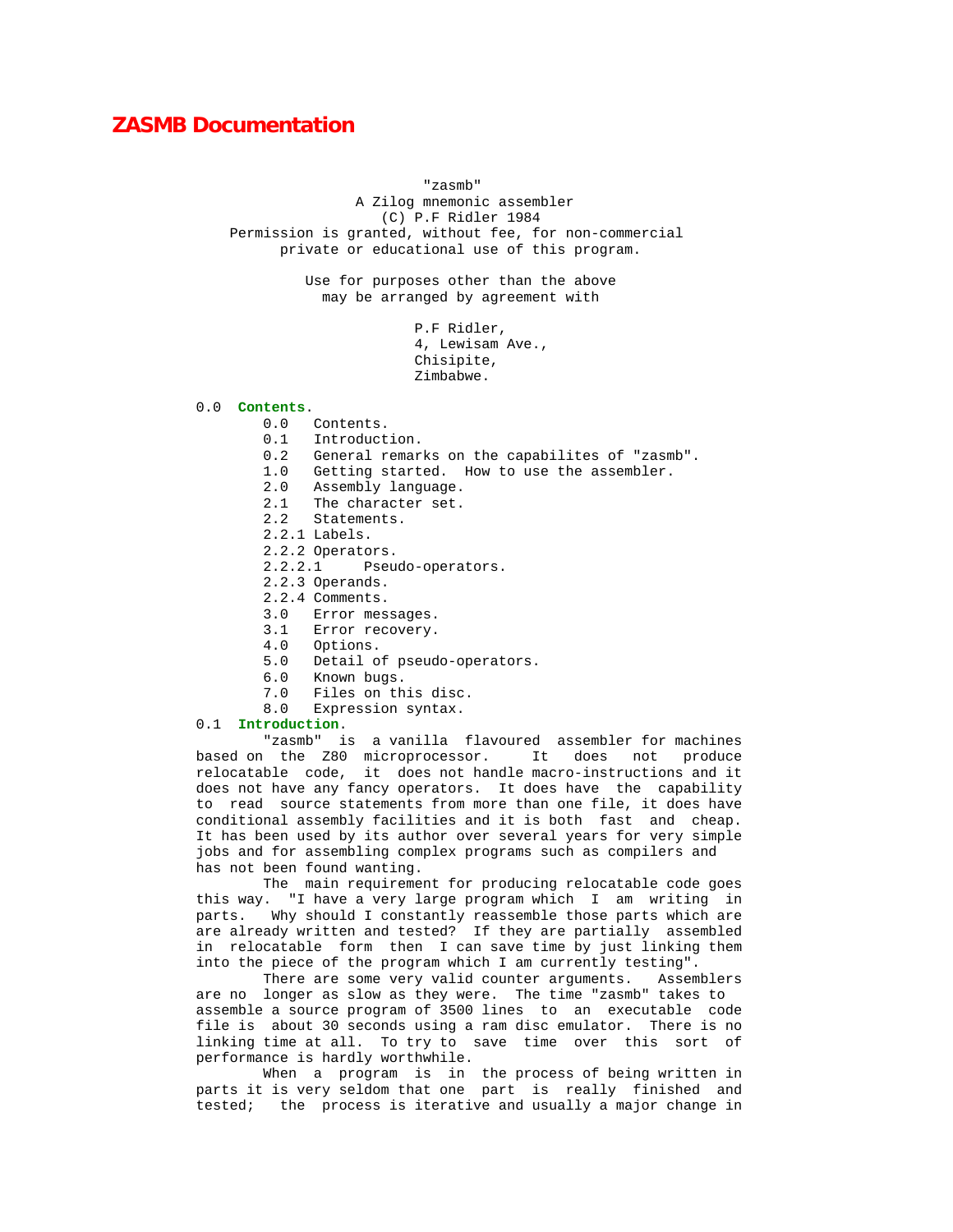one part will involve minor changes to other parts, which then have to be reassembled. There are such routines as those which display a message or open a file, which will not require amendment but these should be stored in a library, and this can be done whether they are in relocatable or source code form.

 The matter of macro-instructions is another matter altogether. There are people who are very fond of macros: the author is not one of them. Their main use is for the development of pseudo-languages, and for this purpose they are vital if no compiler-compiler is available. They can also save a little typeing effort if several similar subroutines are used in the same program, but here there is a danger in that the programmer may try to tailor the program to suit the available macros rather than writing code to suit the problem which the program is to solve.

 "zasmb" is sufficiently fast that relocatable code offers little or no advantage in speed and it can, by using an "include" statement, use source code segments from a library.

 "zasmb" is an assembler for the Zilog/Mostek Z80-CPU microprocessor. It is designed to run under the CP/M operating system from Digital Research. On a Z80 microprocessor based system. "zasmb" will run in a 32K CP/M system but will accommodate larger programs in more memory up to the maximum of 64k bytes addressable by a Z80 system.

 "zasmb" assembles at over 7000 lines per minute using a 4MHz Z80-based machine with a solid state disc emulator. It could probably be made to perform faster if the source input routines were improved, but it is thought that the improvement which might be obtained would not justify the effort involved.

 "zasmb" reads a source (.Z80) file produced by a text editor and produces an object code (.COM) file. and an optional listing (.LST) file.

#### 1. **Getting started.**

 To use "zasmb" a source file having a file type (extension) ".Z80" must be prepared in Zilog mnemonics and this is assembled by issuing the CP/M command

## <d>:zasmb : <name>

where <d> is the letter of drive on which the source file resides and is the name of the .Z80 source file.

 The input file must have an extension of ".Z80" and the output file will have an extension of ".COM" if it is created. A .COM file will not be produced if there are errors signalled during assembly. A .LST file will be created if the "list on" statement has been included in the program irrespective of whether there are errors in the program or not. Even if a listing is not requested any errors that occur will be listed.

## 2. **Assembly language**.

 The assembly language mnemonics used by "zasmb" are those in the Zilog manual.

 2.1 **Character set.** The character set recognised by the assembler consists of the letters: abcdefghijklmnopqrstuvwxyz ABCDEFGHIJKLMNOPQRSTUVWXYZ  $@<sub>-</sub>$ 0123456789 the digits: and the special characters:  $+ + /$  &

The assembler does not distinguish between upper and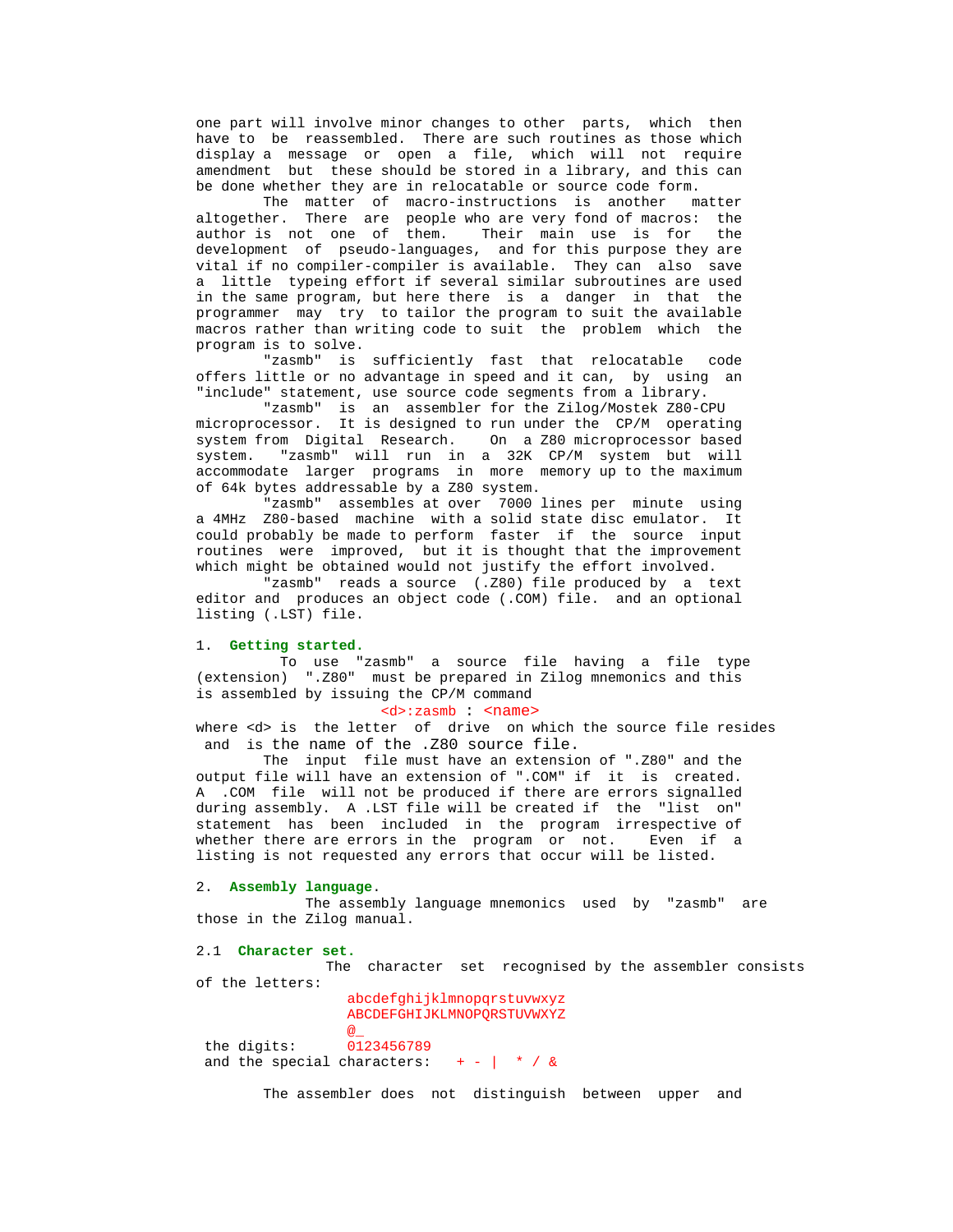lower case versions of the same character except within text strings.

 Text strings may contain any of the printable characters in the ASCII set.

## 2.2 **Statements.**

The form of an input statement is:

## [label[:]] [operator [expression [,expression]]] [;[text]]

 where the fields in braces are optional. If all the optional fields are omitted a blank line results, which is acceptable to the assembler. Between the fields any number of blank or tab characters

 may be present but within fields other than there may be no or characters.

 The length of an input statement is limited to 80 characters.

 The assembler recognises four fields in a statement (line). These are:

> labels, operators, operands, comments.

 Any two fields must be separated from each other by at least one space or character.

## 2.2.1 **Labels.**

 Labels must start in the first column of a line and may consist of up to 7 characters. (The number of characters in a label may be increased by altering the constant "mxnmch" and reassembling.) The first character of a name must be a letter but subsequent characters may be either letters or digits.

 The symbols "\_" and "@" are regarded as letters and may be included in labels.

 Upper case and lower case letters are interpreted as being identical except when included in text strings.

 A label must start with a letter in column 0. It may consists of from 1 to 7 characters and digits, and, optionally, it may be followded by a colon, with no space between the last character and the colon. The maximum number of characters was chosen to be compatible with the normal tabulation columns 0.8.16 etc. and is not a fundamental limitation in the and is not a fundamental limitation in the assembler program. A few minor changes to the progam would allow names to be longer.<br>The following labels

 The following labels are reserved for the Z80 registers:

a,b,c,d,e,f,h,l,i,r,af,bc,de,hl,ix,iy,sp

### 2.2.2 **Operators.**

 The operator, if present, must be separated from the label (or ":") by at least one or character. The operators are those from the Zilog mnemonic set together with some pseudo-operators which are in common use. The complete set of operators is:

 add adc and bit and the state of the bit bit and the state of the state of the state of the state of the state of the state call ccf cp cpl cpi cpir cpd cpdr daa dec di djnz ei ex exx halt im0 im1 im2 in ini inir ind indr inc jp jr ld ldi ldir ldd lddr neg nop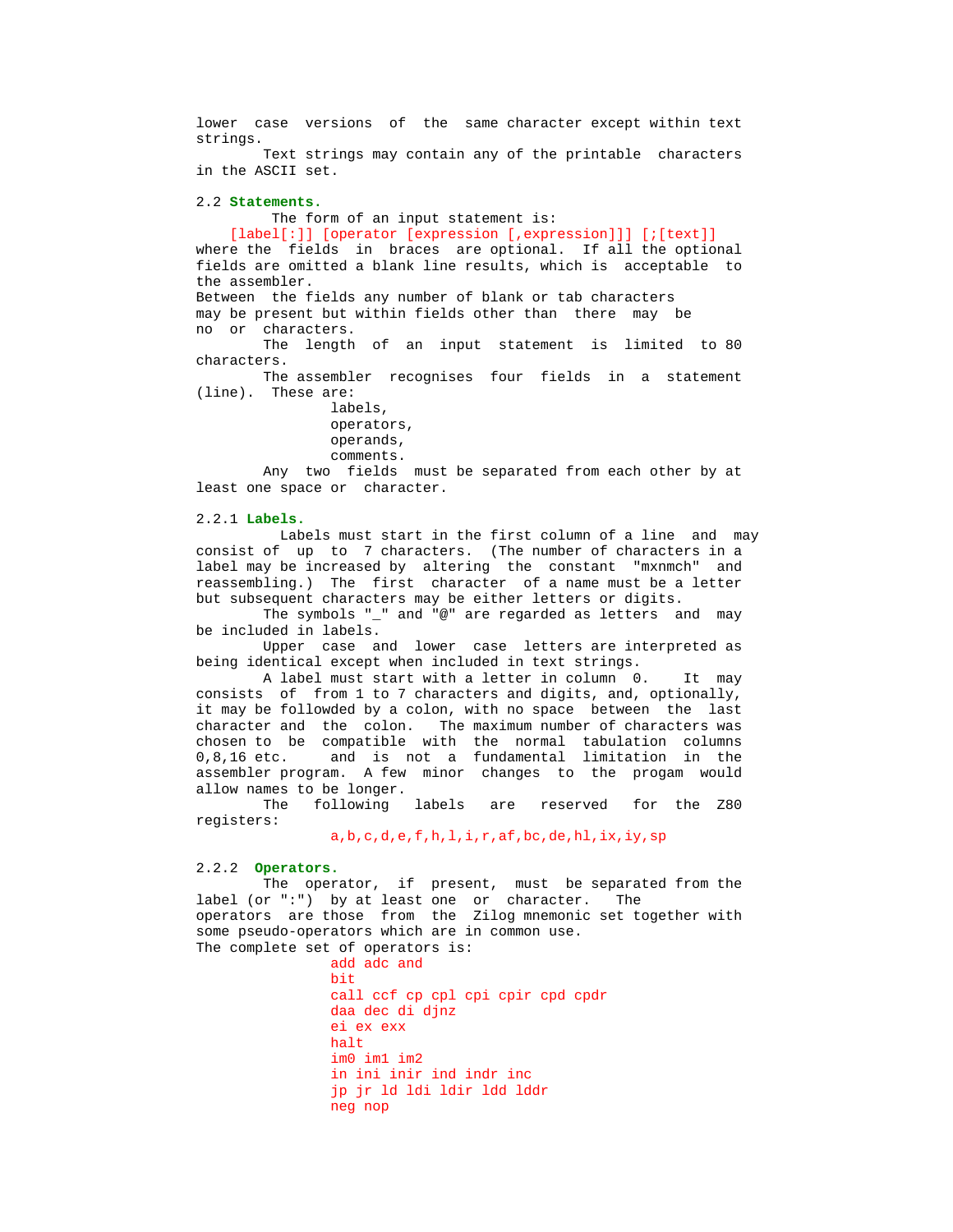or out outi otir outd otd push pop res ret reti retn rst rlca rla rrca rra rlc rl rrc rr rld rrd scf set sub sbc sla sra srl xor The  $280$  manual gives the forms<br>or a or a cp const which are inconsistent with the form add a,b "zasmb" allows the forms or a,a cp a,const for the sake of consistency. The manual is also unclear whether the interrupt mode command should be

im 0 or im0

 so that the forms "im0", "im1" and "im2" have been used because they are easier to implement.

2.2.2.1 Pseudo-operators.

 The set of processor operators is augmented by the assembler instuctions:<br>equ db

dw ds list include<br>defs read defb defw defs rea<br>org forg end if org forg end if endif

 where the forms on the second line are alternatives to those above them.

 For a description of the individual pseudo-operators see Section 5.

## 2.2.3 **Operands.**

 The operand field of a statement may contain none, one or two operands. If there is more than one operand, they must be separated by a comma.

 Operands comprise one of the following forms: a number, a label, the program counter "\$", a string, an expression composed of the above.

 For a description of the syntax of expressions see Section 8.

### 2.2.4 **Comments.**

 A comment consists of a semi-colon folllowed by optional explanatory text. It must be the last ( or the only ) field on a line, and may not continue beyond the end of the line.

## 3.0 **Error messages.**

 Errors detected during assembly are always displayed on the console and are entered into a .LST file even if the source file does not include a "list on" statement.

 The following text is a copy of the list file of a program which has errors in it.

|             |           |  |  | list on |      |
|-------------|-----------|--|--|---------|------|
|             |           |  |  |         |      |
|             |           |  |  |         |      |
| $\mathbb A$ | 3 0100 78 |  |  | ld      | a,bc |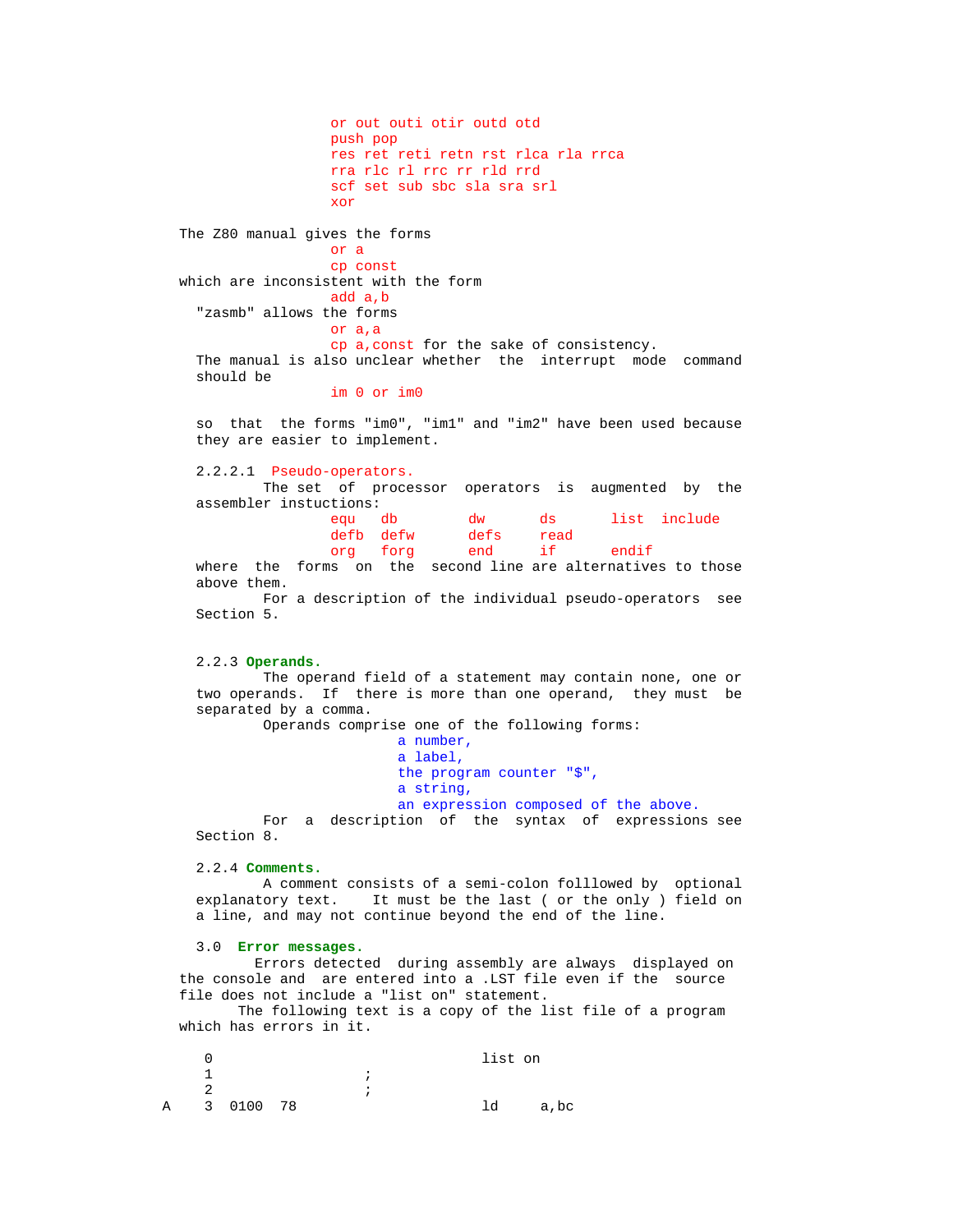```
V 4 0101 2A0000 <sup>A</sup> Argument error<br>
1d hl,(abc)
        4 0101 2A0000
    X 5 0104 79 and 1d a,c,<br>
\frac{1}{d} a,c,
        5 0104 79
    \uparrow Extra character ","<br>A 6 0105 61626364 \uparrow db 'abcdef
        6 0105 61626364
                6566
         ^ Argument error
\frac{7}{1} 8 ;
         9 010B
```
 Column 0 holds a single letter abbreviation of the error message while underneath the erroneous line there is an arrow pointing to the approximate position of the error followed by a fuller error message. If the "list on" statement were not present in source file, then there a .LST file would still be generated but only those lines which have errors would be listed together with their error messages.

```
 3.1 Error recovery.
```
 When the assembler encounters an error it display on the console, below the error message, the additional message

Edit, Continue or Quit?  $(E|C|Q)$  The "C" and "Q" replies are obvious but the "E" is not. If the "Edit" option is exercised the assembler writes into the CP/M CCP buffer the command line

zedit d:name.z80

 followed by the row and column numbers of the position of the error and then jumps to the base of the CCP, which is not overwritten by the assembler. This invokes the editor and positions the cursor at the error position. This facility must be disabled if the user's editor will not respond to line and column arguments.

 Disabling the communication with the editor is done by changing the statement

 edit equ true near the beginning of "zasmb.z80" to edit equ false

 The effect will be to make the "E" reply the same as "C" This feature of the assembler has been found to speed up assembly language program development considerably. For further detail see the file "comments.pfr".

4. **Options.**

 There is only one option. This is the Intel "Hex" option. If the command line has the token "hex" ("h" will suffice) following the filename as in

zasmb d:name hex

 an "Intel hex" code file will be generated instead of an executable .COM file. This file will have the extension .HEX and must be loaded into memory using either "DDT" or "zload".

#### 5.0 **Pseudo-operators.**

 "zasmb" has a number of assembler directives or "pseudo- -operators. Most of these occur in other assemblers except for "forg" the "false origin" directive. These pseudo-operators are described in detail in the sections following.

5.1 db (or defb)

 This pseudo-operator defines a byte or a sequence of bytes to have the values calculated from the list following.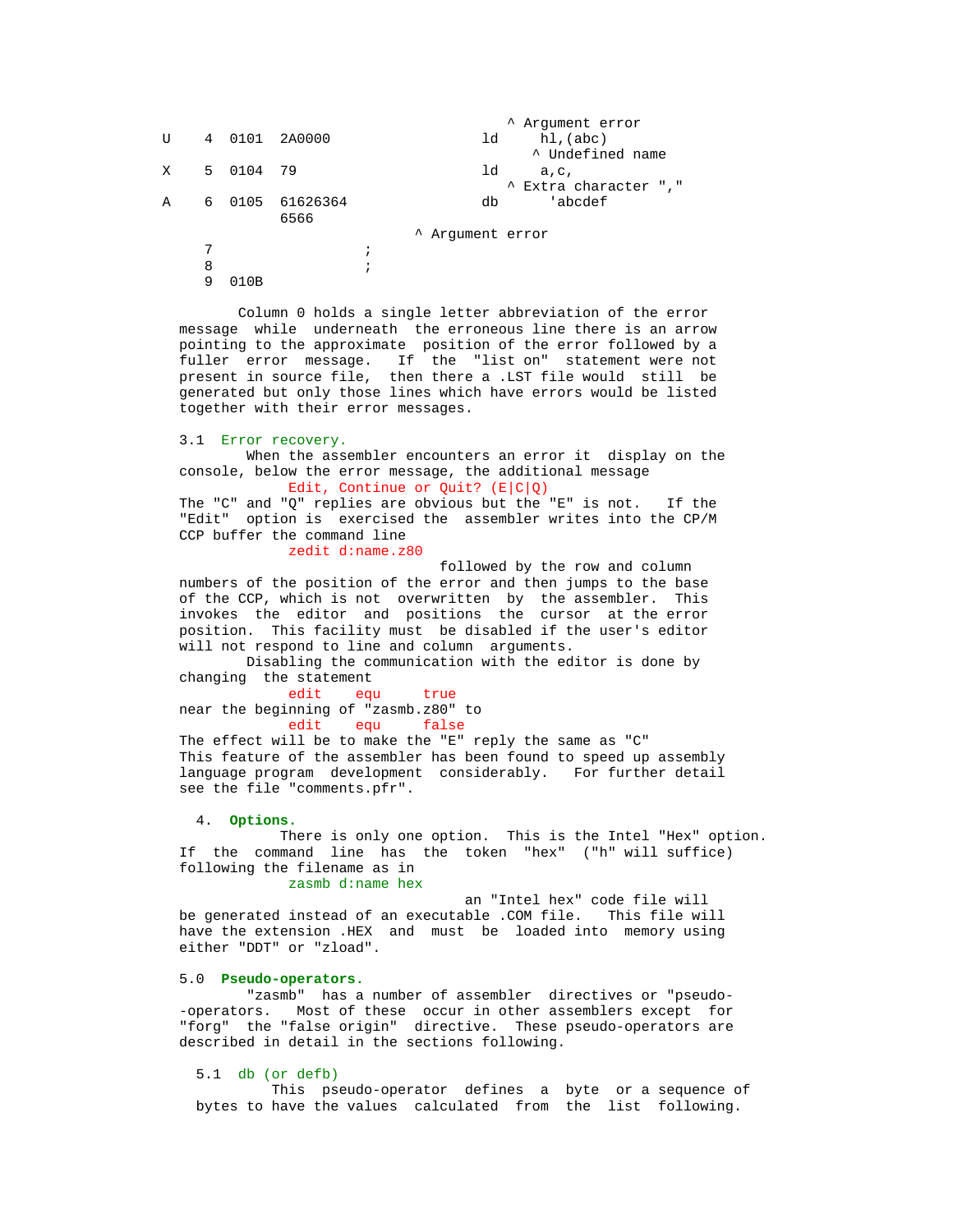Obviously, each item in the list must have a value in the range 0..FFH and it is left to the programmer to ensure that this is so.

```
 The form of the statement is :
       [label] db [comment]
```
It reserves and initialises one or more bytes to the of values given by the expression list. The label, sequence of values given by the expression list. although usual, is optional and the expression list is one or more expressions separated by commas. There is no limit on the length of the expression list except that imposed by the line length of 80 characters.

 A string may be used as a shorthand form of an expression list, when all the items in the list would otherwise be character expressions.

 However, while string expressions may be composed of any number of characters, other expressions must evaluate to values which will fit into a one byte storage element.

|  | e.g. string db | 'abcdef',cr,lf'                            |  |  |
|--|----------------|--------------------------------------------|--|--|
|  | junk db        | $-10H, +13, 2345$ ; illegal (2345 too big) |  |  |

## 5.2 **dw (or defw).**

 This pseudo-operator defines a word (two bytes) or words to have the values calculated from the list following. Each item in the list must have a value which will fit into one word but unlike the "db" statement strings are not allowed. It is left to the programmer to ensure that this is so.

The form of the statement is :

[label] dw [comment]

It reserves and initialises one or more words to the sequence of values given by the expression list. The label, although usual, is optional and the expression list is one or more expressions separated by commas. There is no limit on the length of the expression list except that imposed by the line length of 80 characters.

5.3 **ds (or defw).**

 This pseudo-operator reserves a sequence of memory locations for future use.

The form of the statement is :

[label] ds [comment]

 It reserves, but does not initialise, the number of bytes given by the result of the expression. The label, although usual, is optional.

5.4 equ.

 This pseudo-operator defines a name (label) to represent a constant value.

#### label equ [comment]

 defines the label to have the (constant) value of the expression following. The expression must evaluate to a value in the range 0..FFFFH so as not to exceed the 2-byte storage space allowed for it in the symbol table. Strings are not allowed.

| e.g. lf    | eau |                 | decimal value; |
|------------|-----|-----------------|----------------|
|            | eau | 0 <sub>DH</sub> | thex value     |
| string egu |     | 'abcdef !       | ;illegal;      |

5.5 **include (or read).**

 The "include" statement allows source language statements to be read from a file other than the original source file. It takes the form:

[label] include :. [comment]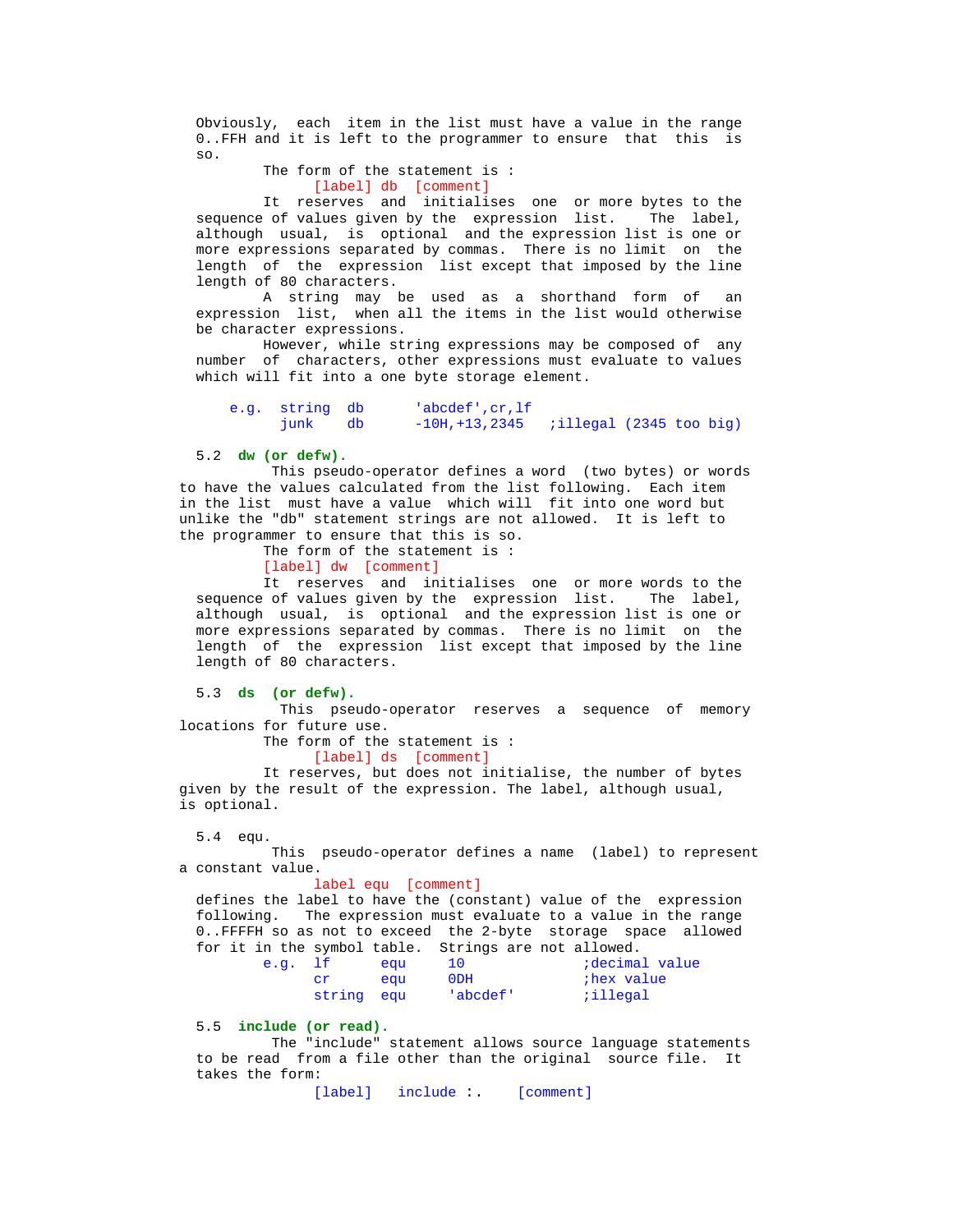## or [label] read : [comment] where is a valid disc drive letter, is a valid CP/M file name,<br>and is a valid CP/M file type is a valid CP/M file type.

The supplementary source file must obviously contain valid assembly language statements but must not contain an "end" statement unless this is meant to be the last line of the entire program.

 The optional label may be included, but it is rather pointless, if not dangerous.

"include" files may be nested to a depth of 4. This can be altered easily.

### 5.6 **if.**

 An "if" statement signals the start of statements which are to be conditionally assembled. It has the form: [label] if expression [comment]

The expression should have only the values (=1)<br>or (=0). If it has any value other than 1 it will be  $(=0)$ . If it has any value other than 1 it will be taken to have the value .

 When the expression is "true" the lines following the "if" statement will be assembled in the normal manner until an "endif" statement is encountered.

 If the expression following the "if" has the value the source lines following it will be ignored until an "endif" statement is encountered, after which normal assembly will be resumed. The list file, if any, will contain the ignored lines, but they will have no operation codes entered against them.

#### 5.7 **endif.**

 This statment signals the end of a section of the program which is to be conditionally assembled. It takes the form

> [label] endif [comment] It will always cause normal assembly to resume.

#### 5.8 list

 This pseudo-operator takes one or other of the arguments "on" or "off". If the argument is "on", a listing file is created on the disc on which the source file resides. This listing file continues until the end of the assembly or until another "list" operator with the argument "off" is encountered.

 At the start of an assembly the list file is considered to be turned "off" and will remain so until a "list on" statement is encountered.

 The "list" operator turns the assembler output listing file on or off.<br>[label]

## [label] list on *iturns* on the listing file<br>[label] list off *iturns* off the listing file iturns off the listing file

 The list file has the same name as the assembly language source file but the type (extension) is changed to ".LST". It will thus be on the same disc as the source file.

 If the list file is already "on", further "list on" commands will have no effect and similarly for "list off" commands.

 When the list file is turned on, a file is created containing the following information:

the number of each line,

the program counter value at the start of the instruction,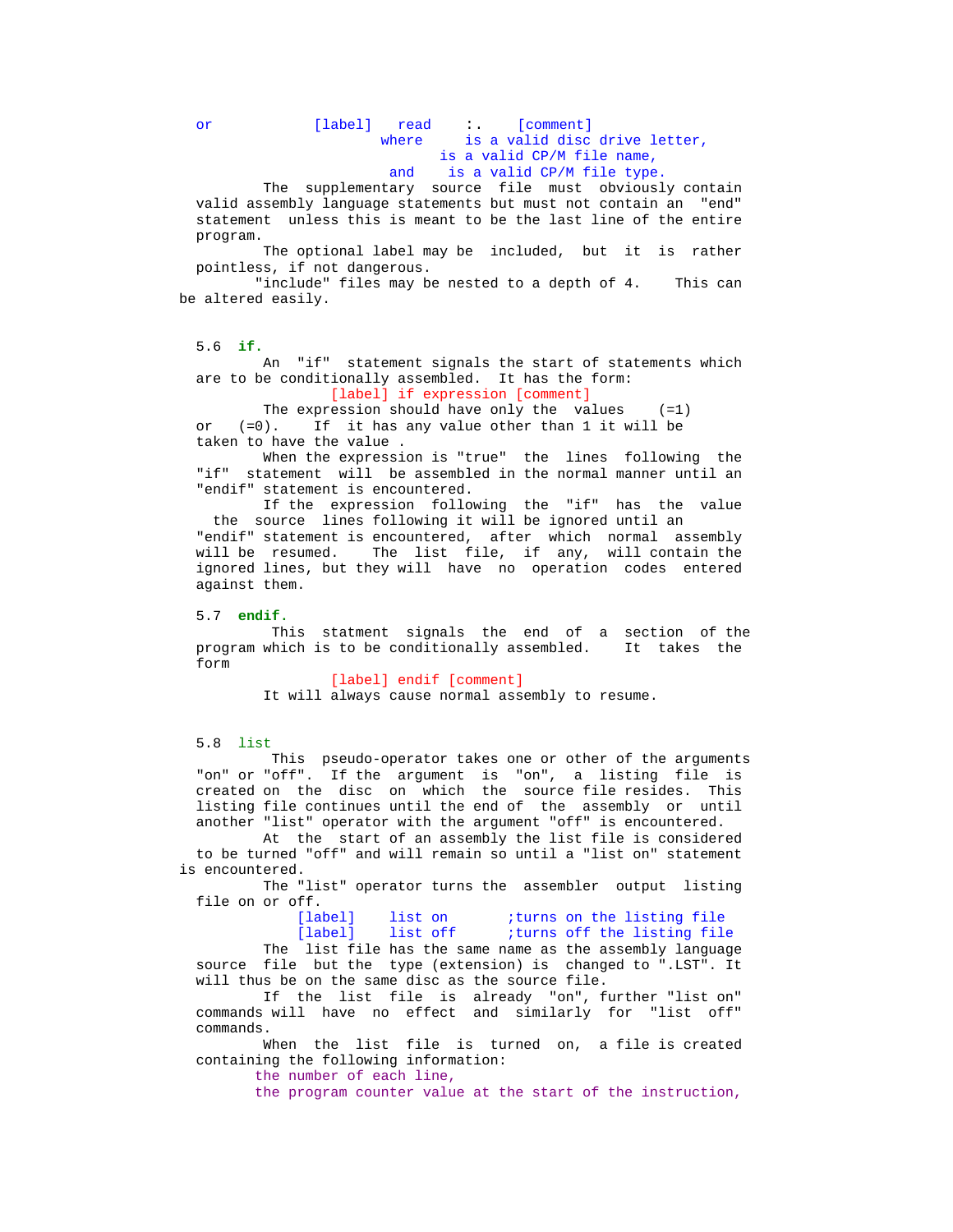the code generated by the assembler for the statement, the text of the statement itself. If the statement preceded by the line number etc. is longer than 80 characters it is truncated to fit on an 80 column line. An example of the contents of a list file follows. 1 list on  $2 \qquad \qquad i$  3 (0000) label equ 0 4 (0001) true equ 1 O 5 0100 false eqq 0  $\overline{\phantom{a}}$   $\overline{\phantom{a}}$   $\overline{\phantom{a}}$   $\overline{\phantom{a}}$   $\overline{\phantom{a}}$   $\overline{\phantom{a}}$   $\overline{\phantom{a}}$   $\overline{\phantom{a}}$   $\overline{\phantom{a}}$   $\overline{\phantom{a}}$   $\overline{\phantom{a}}$   $\overline{\phantom{a}}$   $\overline{\phantom{a}}$   $\overline{\phantom{a}}$   $\overline{\phantom{a}}$   $\overline{\phantom{a}}$   $\overline{\phantom{a}}$   $\overline{\phantom{a}}$   $\overline{\$  $\sim$  6  $\sim$  7 7 (0001) debugs equ true  $8$  is a set of  $\overline{\phantom{a}}$  is a set of  $\overline{\phantom{a}}$  is a set of  $\overline{\phantom{a}}$  is a set of  $\overline{\phantom{a}}$  is a set of  $\overline{\phantom{a}}$  is a set of  $\overline{\phantom{a}}$  is a set of  $\overline{\phantom{a}}$  is a set of  $\overline{\phantom{a}}$  is a set of  $\overline{\phantom{a}}$  i  $\overline{9}$  ; 10 0100 org 100H  $11$  ; 12 0100 (0010) aaaa ds 10H 13 0110 if debugs 14 0110 3E0A<br>15 0112 61626364 db 'abcd 15 0112 61626364 db 'abcd's db 'abcd's db 'abcd's ddb 'abcd's ddb 'abcd's ddb 'abcd's ddb 'abcd's dd 16 0117 0600 ld b,0<br>17 0119 3620 ld (h1),'' 17 0119 3620<br>18 011B (0010) bbbb ds 10H 18 011B (0010) bbbb ds<br>19 012B endif 19 012B end<br>20 012B 3E00 eccc 1d 20 012B 3E00 cccc ld a,0  $21$  ;

5.9 **org.**

22 012D end

 This statement defines the starting address (origin) of any section of the program. It has the form: [label] org expression [comment]

and the expression,

 which must have a value in the range 0..FFFFH gives the starting address of the section of program.

 A program may have more than one "org" statement but a new origin may not be less than the current value of the program counter, i.e. the program counter must not be driven backwards. org 100H

 . . . . . . org 1000H . .  $\ddot{\phantom{a}}$  $\ddot{\phantom{a}}$ org 800H ;illegal, ( < previous pc )

5.10 **forg.**

 This pseudo-operator defines a "false origin". It allows code to be generated which will be executed at some address other than that at which it is assembled. It was included so that a loader could be included in a version of the CP/M CCP which had its' origin at 100H. The loader was to be included in this file but was to be transferred to E000H before it was executed. If it had had an origin of E000H then the file would have been more than 60k long.

 This statement defines the starting address (origin) of a section of the program. It has the form:

[label] forg expression [comment]

and the expression,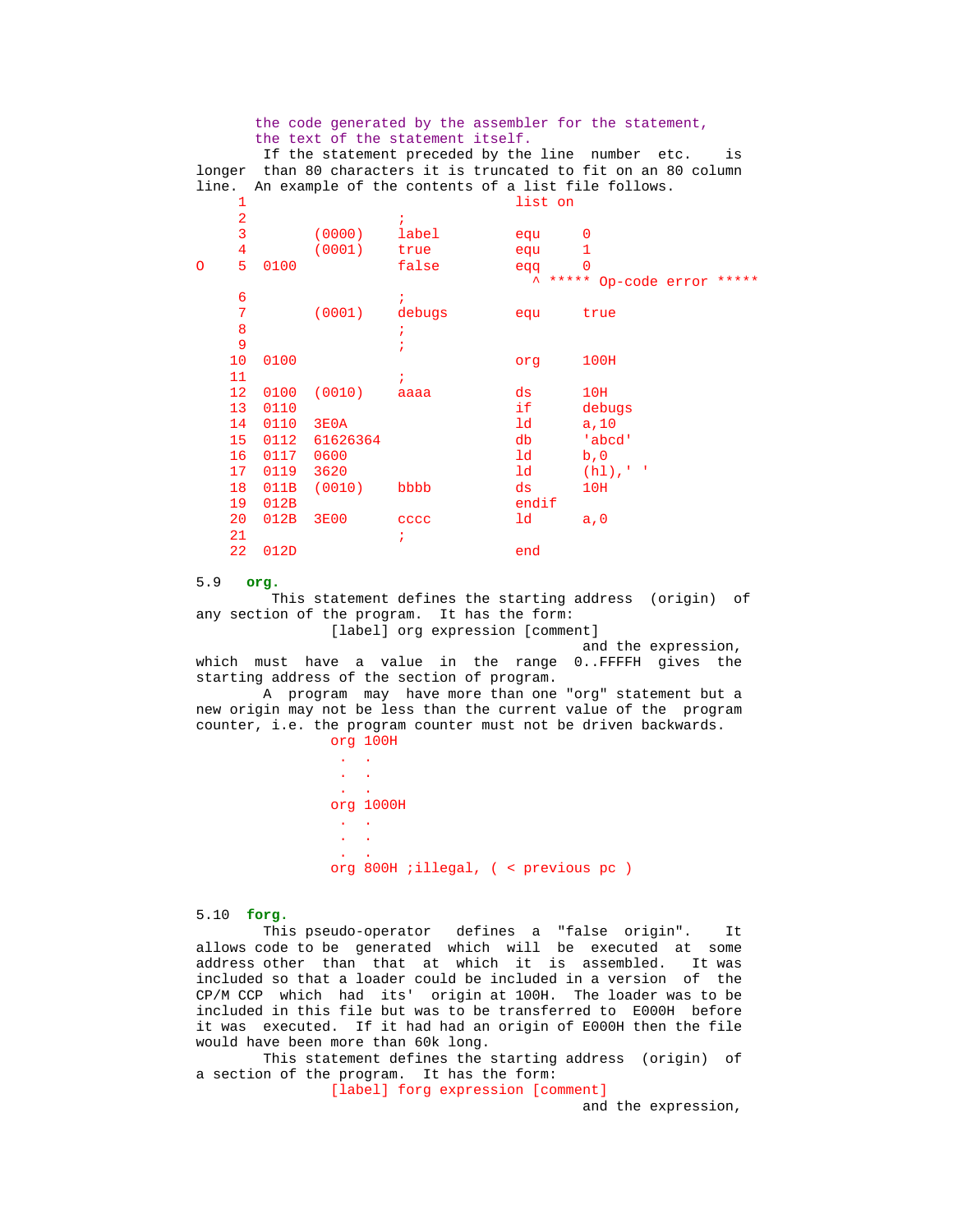which must have a value in the range 0..FFFFH, gives the starting address of the following section of program. The "forg" address is nullified by another "org" pseudo-operator.

```
 6.0 Known bugs.
        Latest revision: 1 Mar 1986
       no check on expression size.
        some (ix+d) forms are not checked properly.
```
 If further bugs are discovered please notify the author, preferably with the fix, giving the source code producing the bug and as much other relevant information as possible.

#### 7.0 Files on this disc.

 z80asmb.z80 the main source code file for the assembler z80asmb.z81 an "included" source code file for the assembler z80asmb.z82 an "included" source code file for the assembler z80asmb.com an executable file of the assembler z80asmb.doc this file

## 8.0 **Expression syntax.**

 Expressions follow the syntax diagrams below: expression | | ----------------------- string ----------------- | | -------------- arithmetic expression ---------------------->> arithmetic expression  $---$  " | "  $-- |-----$  "~? ---|  $\begin{vmatrix} - & - & \cdots & - & - \\ - & - & - & \cdots & - \end{vmatrix}$  $| - - -$  "+" --- |---- "-" ------ | | |---- "+" ------|--- term ------- term --- ---- "~" ------ | --------------------------->> term | ----- "&" -----  $|-----$  " $\vee$ " ----- $|$  -----  $"$  /" ----- | |----- "\*" -----| | | | ------------- factor -------------------------------->> factor | |------------- "'" -- character -- "'" --------------- | | |----------------------- name ------------------------| | | |---------------------- number -----------------------| | | |----------------------- "\$" -------------------------| | | ----- "[" ---- arithmetic expression ---- "]" ----------->> number | ------------- | | | ------------ digit ------------------ "H" -----